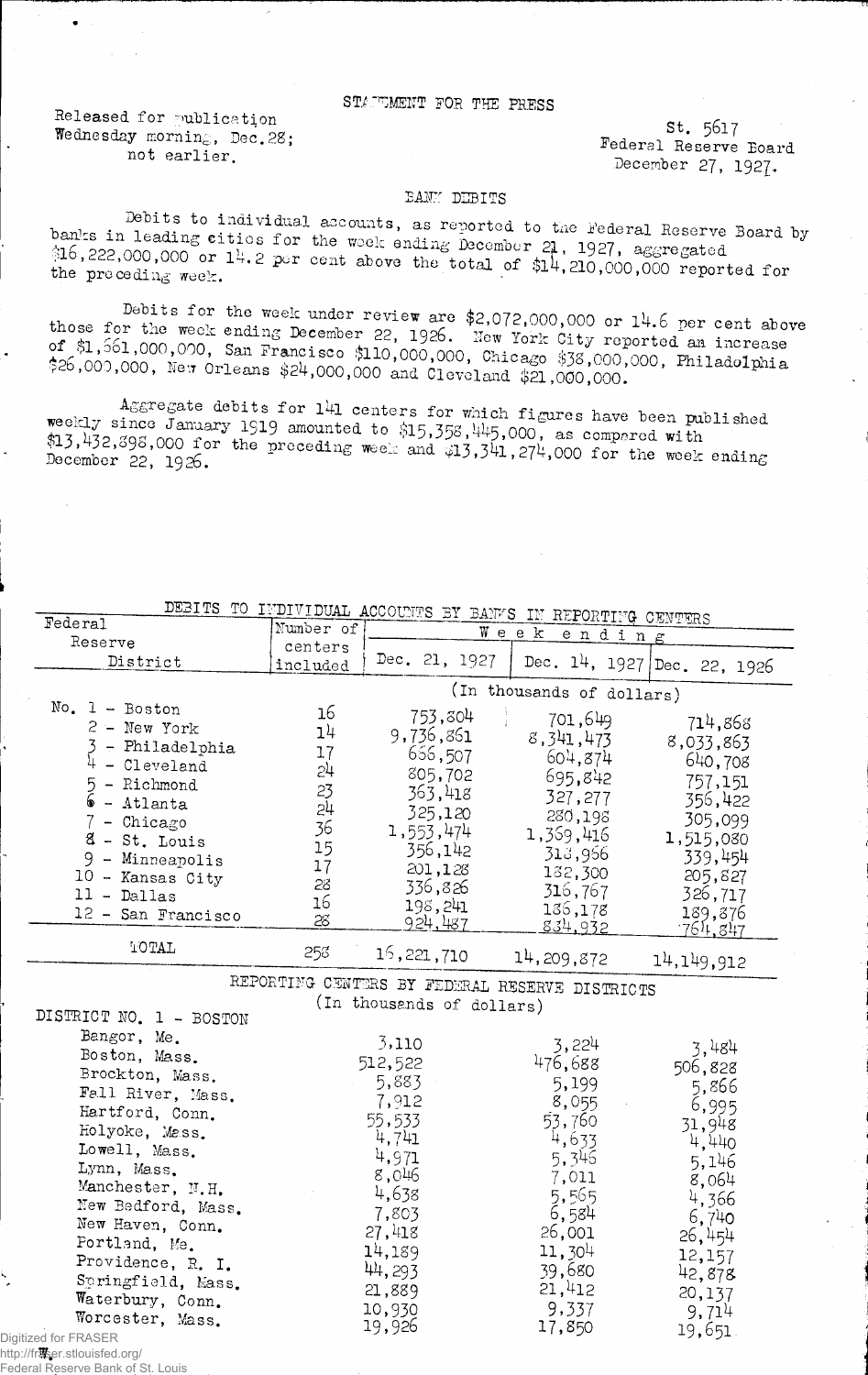DEBITS TO INDIVIDUAL ACCOUNTS BY BANTS IN REPORTING CENTERS

 $31.5617a$ 

|                                                       | Week ending   |                           |                 |
|-------------------------------------------------------|---------------|---------------------------|-----------------|
|                                                       | Dec. 21, 1927 | Dec. $14, 1927$           | Dec. 22, 1926   |
| DISTRICT NO. 2 - NEW YORK                             |               | (In thousands of dollars) |                 |
| Albany, N.Y.                                          | 29,946        | 24,850                    |                 |
| Binghamton, N.Y.                                      | 6,461         | 5,301                     | 31,377          |
| Buffalo, N.Y.                                         | 88,145        | 85,343                    | 5,112<br>76,745 |
| Elmira, N.Y.                                          | 5,202         | 4,277                     | 4,877           |
| Jamestown, N.Y.                                       | 5,339         | 5,251                     | 5,350           |
| Montclair, N. J.                                      | 7,019         | 7,167                     | 5,962           |
| Newark, N. J.                                         | 114,999       | 102,220                   | 97,894          |
| New York, N.Y.                                        | 9,306,056     | 7,963,822                 | 7,645,303       |
| Northern New Jersey Clearing                          |               |                           |                 |
| House Association                                     | 87,725        | 62,628                    | 77,533          |
| Passaic, N. J.                                        | 13,923        | 12,440                    | 11,326          |
| Poughkeepsie, N.Y.                                    | 4,614         | 3,463                     | 3,604           |
| Rochester, N. Y.                                      | 41,773        | 41,779                    | 44,462          |
| Stamford, Conn.                                       | 4,335         | 3,638                     | 4,102           |
| Syracuse, N.Y.                                        | 21,324        | 19,294                    | 20,216          |
| DISTRICT NO. 3 - PHILADELPHIA                         |               |                           |                 |
| Allentown, Pa.                                        | 9,829         | 8,510                     | 9,578           |
| Altoona, Pa.                                          | 4,156         | 4,244                     | 4,340           |
| Camden, N. J.                                         | 20,011        | 15,493                    | 20,085          |
| Chester, Pa.                                          | 5,397         | 5,255                     | 5,574           |
| Harrisburg, Pa.                                       | 10,137        | 8,536                     | 13,177          |
| Hazleton, Pa.                                         | 4,005         | $3.193 -$                 | 3,424           |
| Johnstown, Pa.                                        | 5,721         | 5,102                     | 6,426           |
| Lancaster, Pa.                                        | 7,076         | 6,705                     | 6,776           |
| Lebanon, Pa.                                          | 1,819         | 1,896                     | 1,917           |
| Norristown, Pa.                                       | 4,447         | 3,780                     |                 |
| Philadelphia, Pa.                                     | 503,550       | 461,410                   | 477,358         |
| Reading, Pa.                                          | 11,974        | 11,389                    | 11,685          |
| Scranton, Pa.                                         | 17,200        | 17,400                    | 19,700          |
| Trenton, N. J.                                        | 22,284        | 20,195                    | 23,504          |
| Wilkes-Barre, Pa.                                     | 12,600        | 13,100                    | 12,500          |
| Williamsport, Pa.                                     | 5,764         | 4,747                     | 4,808           |
| Wilmington, Del.                                      | 13,009        | 10,996                    | 13,888          |
| York, Pa.                                             | 6,975         | 6,203                     | 5,968           |
| DISTRICT NO. 4 - CLEVELAND                            |               |                           |                 |
| Akron, Ohio                                           | 25,586        | 22,663                    | 21,577          |
| Butler, Pa.                                           | 2,670         | 2,717                     | 2,986           |
| Canton, Ohio                                          | 11,107        | 9,865                     | 12,403          |
| Cincinnati, Ohio                                      | 105,850       | 94,809                    | 90,778          |
| Cleveland, Ohio                                       | 201,604       | 185,528                   | 130,889         |
| Columbus, Ohio                                        | 42,363        | 40,376                    | 40,263          |
| Connellsville, Pa.                                    | 1,070         | 1,137                     | 1,489           |
| Dayton, Ohio                                          | 21,536        | 20,995                    | 21,717          |
| Erie, Pa.                                             | 9,567         | 7,439                     | 9,994           |
| Greensburg, Pa.                                       | 6,852         | 4,637                     | 5,830           |
| Homestead, Pa.                                        | 1,082         | 945                       | 1,300           |
| Lexington, Ky.                                        | 6,378         | 6,476                     | 7,268           |
| Lima, Ohio                                            | 3,197         | 3,082                     | 3,901           |
| Lorain, Ohio                                          | 1,441         | 1,411                     | 1,561           |
| Middletown, Ohio                                      | 3,350         | 2,513                     | 2,504           |
| Oil City, Pa.                                         | 3,598         | 2,909                     | 4,199           |
| Pittsburgh, Pa.                                       | 242,477       | 191, 351                  | 247,412         |
| Springfield, Ohio                                     | 5,440         | 5,277                     | 5,092           |
| Steubenville, Ohio                                    | 2,707         | $2,5^{44}$                | 2,666           |
| Toledo, Ohio                                          | 77,101        | 63,181                    | 55,603          |
| Warran, Ohio                                          | 2,697         | 2,959                     | 2,812           |
| Wheeling, W. Va.                                      | 12,207        | 11,678                    | 12,626          |
| Youngstown, Ohio                                      | 12,920        | 8,185                     | 18,912          |
| Zanesville, Ohio                                      | 2,902         | 3,165                     | 3,369           |
| Digitized for FRASER<br>http://fraser.stlouisfed.org/ |               |                           |                 |
| Federal Reserve Bank of St. Louis                     |               |                           |                 |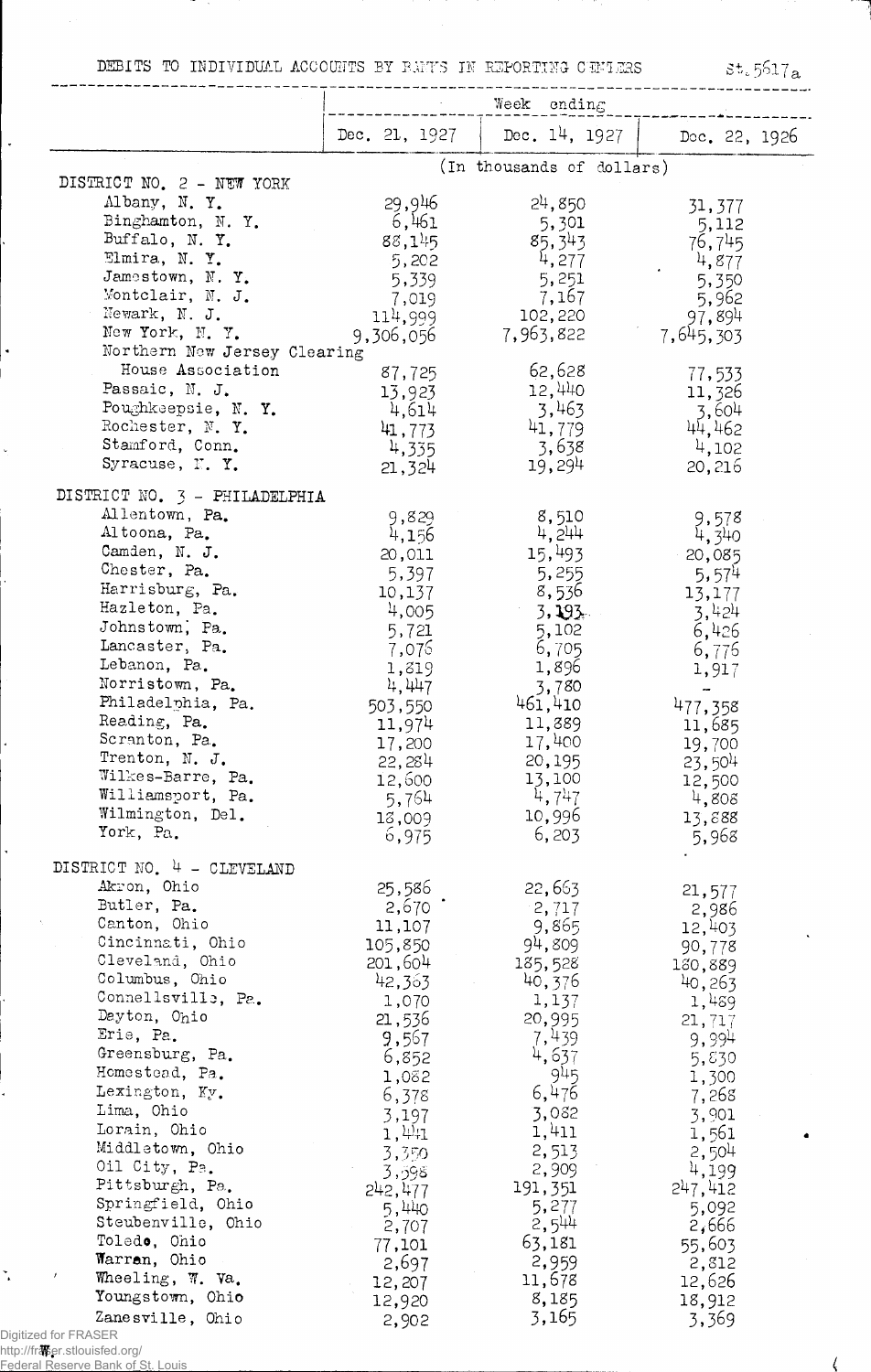| nament to the film through stockholds to themself it that offers a contingent                                                                                                                                                                                                                                                                                                                                                                                                                              |                                                                                                                                                                                                                                          |                                                                                                                                                                                                                                           | <b>DA</b> 707 LD                                                                                                                                                                                                      |
|------------------------------------------------------------------------------------------------------------------------------------------------------------------------------------------------------------------------------------------------------------------------------------------------------------------------------------------------------------------------------------------------------------------------------------------------------------------------------------------------------------|------------------------------------------------------------------------------------------------------------------------------------------------------------------------------------------------------------------------------------------|-------------------------------------------------------------------------------------------------------------------------------------------------------------------------------------------------------------------------------------------|-----------------------------------------------------------------------------------------------------------------------------------------------------------------------------------------------------------------------|
|                                                                                                                                                                                                                                                                                                                                                                                                                                                                                                            | Week ending                                                                                                                                                                                                                              |                                                                                                                                                                                                                                           |                                                                                                                                                                                                                       |
|                                                                                                                                                                                                                                                                                                                                                                                                                                                                                                            |                                                                                                                                                                                                                                          | Dec. 21, 1927   Dec. $14$ , 1927   Dec. 22, 1926                                                                                                                                                                                          |                                                                                                                                                                                                                       |
|                                                                                                                                                                                                                                                                                                                                                                                                                                                                                                            |                                                                                                                                                                                                                                          | (In thousands of dollars)                                                                                                                                                                                                                 |                                                                                                                                                                                                                       |
| DISTRICT NO. 5 - RICHMOND                                                                                                                                                                                                                                                                                                                                                                                                                                                                                  |                                                                                                                                                                                                                                          |                                                                                                                                                                                                                                           |                                                                                                                                                                                                                       |
| Asheville, N. C.<br>Baltimore, Md.<br>Charleston, S. C.<br>Charleston, W. Va.<br>Charlotte, N. C.<br>Columbia, S. C.<br>Cumberland, Md.<br>Danville, Va.<br>Durham, N. C.<br>Greensboro, N. C.<br>Greenville, S. C.<br>Hagerstown, Md.<br>Huntington, W. Va.<br>Lynchburg, Va.<br>Newport News, Va.<br>Norfolk, Va.<br>Raleigh, N. C.<br>Richmond, Va.<br>Roanoke, Va.<br>Spartanburg, S. C.<br>Washington, D. C.<br>Wilmington, N. C.<br>Winston-Salem, N. C.                                             | 7,077<br>108,232<br>6,406<br>12,128<br>14,970<br>6,193<br>2,635<br>4,419<br>9,140<br>6,767<br>6,298<br>2,649<br>6,455<br>6,542<br>3,169<br>19,379<br>8,519<br>39,728<br>9,329<br>3,657<br>60,824<br>4,577<br>14,325                      | 6,650<br>$-95,554$<br>7,272<br>10,045<br>13,110<br>6,033<br>2,473<br>4,850<br>9,861<br>6,275<br>6,516<br>3,198<br>5,272<br>4,397<br>2,775<br>17,193<br>6,221<br>35,987<br>6,134<br>4,055<br>57,826<br>4,054<br>11,526                     | 9,973<br>111,428<br>5,816<br>10,243<br>12,980<br>4,525<br>2,329<br>4,422<br>8,870<br>6,468<br>4,296<br>2,482<br>7,648<br>5,554<br>3,177<br>19,953<br>10,443<br>39,010<br>7,909<br>3,555<br>59,957<br>4,596<br>10,788  |
| DISTRICT NO. 6 - ATLANTA<br>Albany, Ga.<br>Atlanta, Ga.<br>Augusta, Ga.<br>Birmingham, Ala.<br>Brunswick, Ga.<br>Chattanooga, Tenn.<br>Columbus, Ga.<br>Dothan, Ala.<br>Elberton, Ge.<br>Hattiesburg, Mins.<br>Jackson, Miss.<br>Jacksonville, Fla.<br>Knoxville, Tenn.<br>Macon, Ga.<br>Meridian, Miss.<br>Miami, Fla.<br>Mobile, Ala.<br>Montgomery, Ala.<br>Nashville, Tenn.<br>Newnan, Ga.<br>New Orleans, La.<br>Pensacola, Fla.<br>Savannah, Ga.<br>Tampa, Fla.<br>Valdosta, Ga.<br>Vicksburg, Miss. | 1,229<br>42,786<br>7,487<br>37,520<br>952<br>12,518<br>3,843<br>770<br>261<br>1,692<br>6,531<br>21,413<br>8,747<br>6,118<br>3,938<br>11,130<br>9,277<br>7,263<br>23,464<br>606<br>102,416<br>1,954<br>11,894<br>11,199<br>1,328<br>1,606 | 1,131<br>34,207<br>7,464<br>32,080<br>$84$ O<br>11,051<br>3,507<br>848<br>289<br>1,572<br>5,627<br>18,600<br>7,730<br>4,967<br>3,966<br>8,663<br>8,708<br>6,234<br>22,636<br>624<br>82,389<br>1,889<br>10,392<br>12,214<br>1,177<br>1,628 | 1,345<br>46,164<br>6,720<br>35,010<br>994<br>12,410<br>3,663<br>776<br>225<br>5,493<br>26,279<br>8,159<br>6,658<br>3,878<br>11,057<br>5,252<br>13,397<br>504<br>78,419<br>2,103<br>13,181<br>14,875<br>1,780<br>1,757 |

 $\frac{1}{\sigma}$  )

DEBITS TO INDIVIDUAL ACCOUNTS BY BANKS IN REPORTING CENTERS St 5617b

**W**<br>Digitized for FRASER<br>http://fraser.stlouisfed.org/<br>Federal Reserve Bank of St. Louis

 $\ddot{\cdot}$ 

 $\ddot{\phantom{a}}$ 

 $\ddot{\phantom{0}}$ 

ļ4

 $\ddot{\phantom{0}}$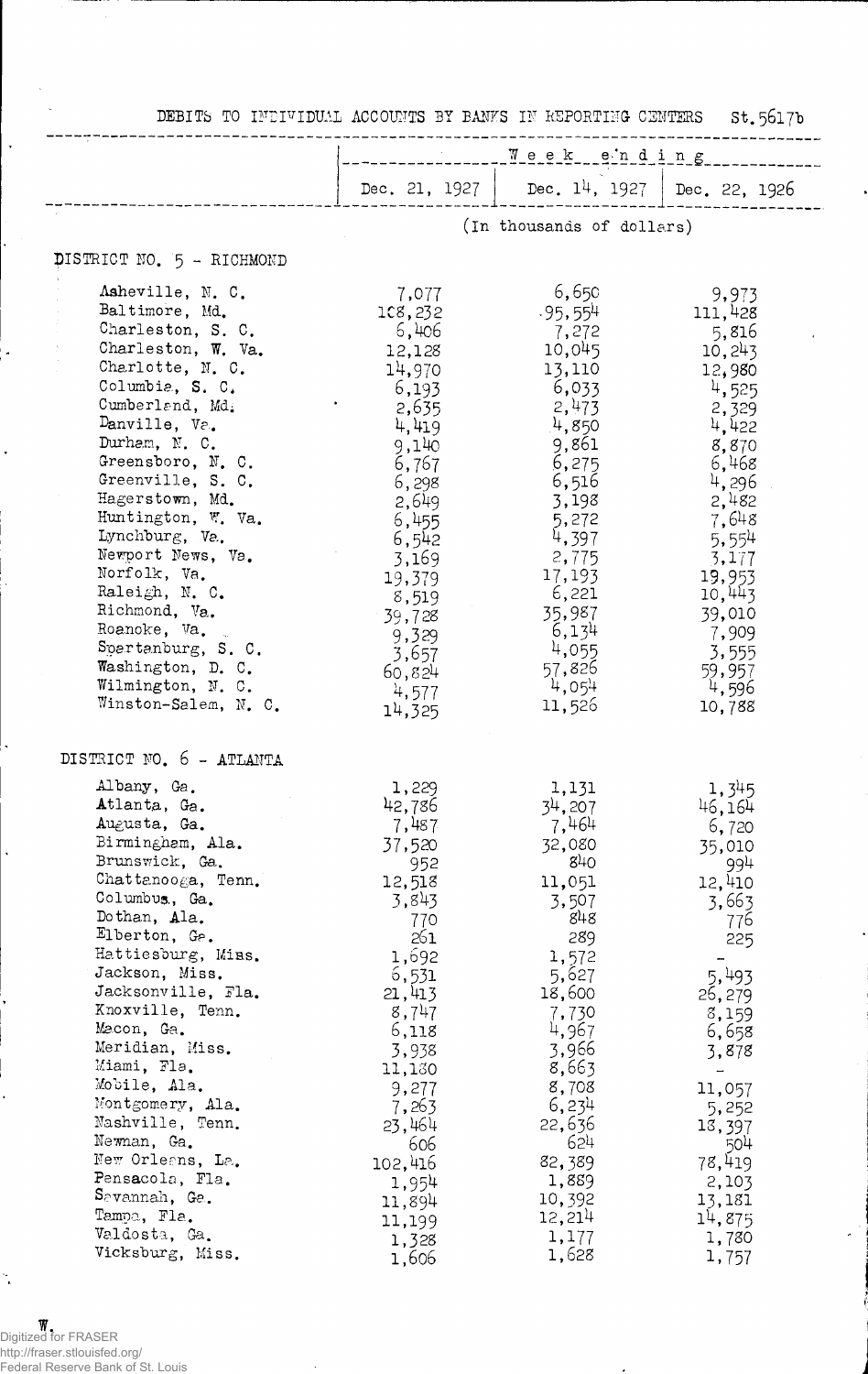|                          | Teek ending     |                           |                 |
|--------------------------|-----------------|---------------------------|-----------------|
|                          | Dec. 21, 1927   | Dec. $14$ , 1927          | Dec. 22, 1926   |
|                          |                 | (In thousands of dollars) |                 |
| DISTRICT NO. 7 - CHICAGO |                 |                           |                 |
| Adrian, Mich.            | 1,197           | 1,075                     | 1,177           |
| Aurora, Ill.             | 3,990           | 3,789                     | 3,824           |
| Bay City, Mich.          | 3,378           | 3,251                     | 4,181           |
| Bloomington, Ill.        | 3,106           | 3.047                     | 3,048           |
| Cedar Rapids, Iowa       | 9,844           | 8,816                     | 9,644           |
| Champaign-Urbana, Ill.   |                 | 3,438                     | 3,054           |
| Chicago, Ill.            | 980,144         | 857,727                   |                 |
| Danville, Ill.           | 3,212           | 2,707                     | 942,076         |
| Davenport, Iowa          | 8,552           | 7,278                     | 2,981           |
| Decatur, Ill.            | 4,845           | 4,363                     | 8,202           |
| Des Moines, Iowa         | 19,994          | 20,062                    | 4,818           |
| Detroit, Mich.           | 233,400         | 194,849                   | 20,897          |
| Dubuque, Iowa            | 4,176           | 3,481                     | 228, 333        |
| Flint, Mich.             | 10,491          | 8,857                     | 4,012<br>9,042  |
| Fort Wayne, Ind.         | 10,049          | 10,854                    |                 |
| Gary, Ind.               | 5,119           | 6,119                     | 12,534          |
| Grand Rapids, Mich.      | 20, 240         | 18,052                    | 5,448           |
| Green Bay, Wis.          | 4,241           | 3,055                     | 21,189          |
| Hammond, Ind.            | 4,720           | 4,480                     | 3,119           |
| Indianapolis, Ind.       | 44,455          | 43,345                    | 5,440           |
| Jackson, Mich.           | 5,976           | 4,625                     | 44,264          |
| Kalamazoo, Mich.         | 6,565           | 5,667                     | 5,866           |
| Lansing, Mich.           | 7,400           | 6,700                     | 5,952           |
| Mason City, Iowa         | 2,500           | 2,300                     | 7,400           |
| Milwaukee, Wis.          | 74,111          | 71,230                    | .2,800          |
| Muscatine, Iowa          | 2,739           | 1,380                     | 73,259          |
| Moline, Ill.             | 1,365           | 2,389                     | 2,315           |
| Oshkosh, Wis.            | 3,200           | 3,072                     | 1,223           |
| Peoria, Ill.             |                 | 11,049                    | 2,900           |
| Rockford, Ill.           | 11,355<br>8,625 | 7,645                     | 11,090          |
| Saginaw, Mich.           | 6,340           | 6,193                     | 7,322           |
| Sheboygan, Wis.          | 4,703           | 4,018                     | 6,752           |
| Sioux City, Iowa         | 12,506          | 11,888                    | 3,661<br>17,853 |
| South Bend, Ind.         | 12,605          | 8,474                     | 14,117          |
| Springfield, Ill.        | 7,771           | 7,508                     | 8,521           |
| Terre Haute, Ind.        | 5,649           | 5,551                     | 4,554           |
| Waterloo, Iowa           | 4,911           | 4,520                     | 4,766           |

DEBITS TO INDIVIDUAL ACCOUNTS BY BAN'S IN REPORTIVG CENTERS  $St.5617c$ 

DISTRICT NO. 8 - ST. LOUIS East St. Louis and Nat'l Stock Yards, Ill. 14,472 15,491  $\frac{11,419}{2,438}$ Eldorado, Ark. 2,287  $2,217$ Evansville, Ind.<br>Fort Smith, Ark.<br>Greenville, Miss.  $13,114$ 10,990 10,387 3,411 3,116 3,146  $\frac{959}{970}$  $998$ <br>1,112 1,105 Helena, Ark.  $1,042$ Little Rock, Ark.  $20,961$ <br>42,920 20,800 19,764 Louisville, Ky.  $\frac{47}{47}$ , 929<br>43, 886  $\frac{51,310}{38,409}$ <br> $\frac{1,399}{1,399}$ Memphis, Tenn.<br>Owensboro, Ky.<br>Pine Bluff, Ark.  $40,324$ 1,627 1,275  $3,111$  $2,889$ 2,536<br>3,095 Quincy, Ill. 2,894 2,859 St. Louis, Mo. 195,827 169,000 188,400 Sodalia, Mo. 1,091 1,145  $1,337$ <br>3,667 Springfield, Mo.  $3,710$  $3,223$ 

**W**<br>Digitized for FRASER http://fraser.stlouisfed.org/

Ń.

Federal Reserve Bank of St. Louis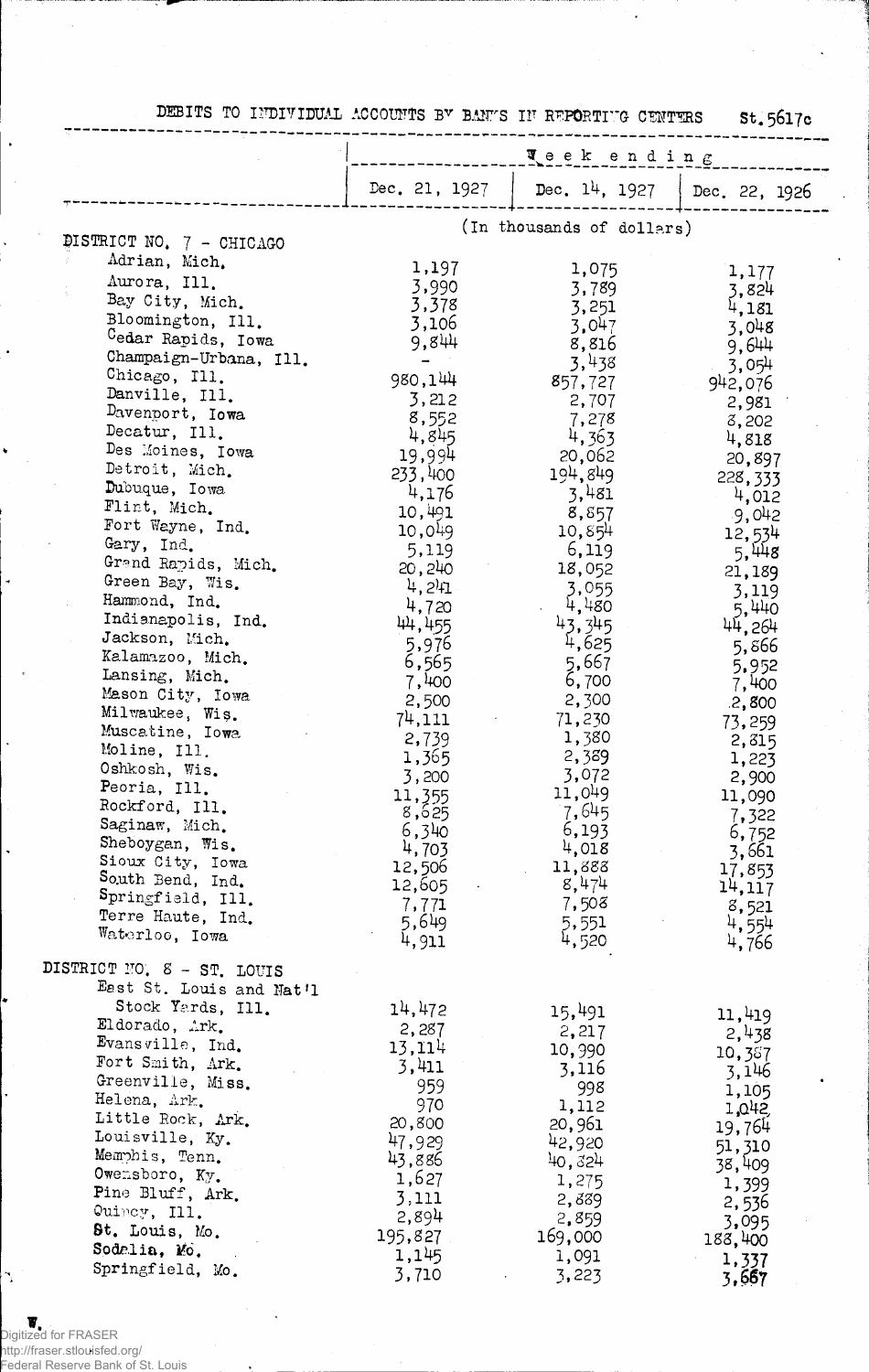|                                         | $S^{+}$ . 5617d<br>Week ending |                               |                 |  |
|-----------------------------------------|--------------------------------|-------------------------------|-----------------|--|
|                                         |                                | Dec. 21, 1927   Dec. 14, 1927 | Dec. 22, 1926   |  |
|                                         |                                | In thousands of dollars)      |                 |  |
| DISTRICT NO. 9 - MINTEAPOLIS            |                                |                               |                 |  |
| Aberdeen, S. D.                         | 1,572                          | 1,766                         |                 |  |
| Billings, Mont.                         | 2,100                          | 2,132                         | 1,649           |  |
| Dickinson, N. D.                        | 437                            | 462                           | 1,306           |  |
| Duluth, Minn.                           | 20,101                         | 19,460                        | - 357           |  |
| $F_{\text{P.F},\text{O}}$ , N. D.       | 3,625                          | 4,067                         | 17,991          |  |
| Grand Forks, N. D.                      | 1,822                          | 2,068                         | 3,446           |  |
| Helena, Mont.                           | 2,347                          | 1,864                         | 1,958           |  |
| Jamestown, N. D.                        | - 653                          | - 696                         | 2,139           |  |
| La Crosse, Wis.                         | 2,492                          | 2,283                         | 527<br>2,595    |  |
| Minneapolis, Minn.<br>Minot, N. D.      | 96,059                         | 89,684                        | 107,409         |  |
| Red Wing, Minn.                         | 1,838                          | 1,736                         | 1,447           |  |
| St. Paul, Minn.                         | 588                            | 562                           | 613             |  |
| Sioux Falls, S. D.                      | 49,899                         | 39,326                        | 46.329          |  |
| South St. Paul, Minn.                   | 4,187                          | 4,001                         | 4,357           |  |
| Superior, Wis.                          | 9,338                          | 8,776                         | 10,042          |  |
| Winona, Minn.                           | 2,234                          | 1,848                         | 1,921           |  |
|                                         | 1,836                          | 1,569                         | 1,241           |  |
| DISTRICT NO. 10 - KANSAS CITY           |                                |                               |                 |  |
| Albuquerque, N. M.                      | 3,186                          | 2,905                         |                 |  |
| Atchison, Kans.                         | 1,630                          | 1,525                         | 2,936           |  |
| Bartlesville, Okla.                     | 4,632                          | 5,383                         | 1,602           |  |
| Casper, Wyo.                            | 1,931                          | 1,807                         | 5,341           |  |
| Cheyenne, Wyo.                          | 1,849                          | 1,902                         | 2,552           |  |
| Colorado Springs, Colo.                 | 3,959                          | 3,133                         | 1,921           |  |
| Denver, Colo.<br>Enid, Okla.            | 43,300                         | 38,819                        | 3,402<br>46,793 |  |
| Fremont, Neb.                           | 3,478                          | 2,969                         | 3,405           |  |
|                                         | -960                           | 1,053                         | 850             |  |
| Grand Junction, Colo.<br>Guthrie, Okla. | 844                            | 1,075                         | 783             |  |
| Hutchinson, Kans.                       | 811                            | 769                           | 839             |  |
| Independence, Kans.                     | 3,851                          | 3,671                         | 4,035           |  |
| Joplin, Mo.                             | 2,848                          | 2,851                         | 2,603           |  |
| Kansas City, Kans.                      | 5,467                          | 5,503                         | 4,313           |  |
| Kansas City, Mo.                        | 4,862                          | 4,516                         | 5,273           |  |
| Lawrence, Kans.                         | 100,488                        | 37,861                        | 94,771          |  |
| Lincoln, Neb.                           | 1,207                          | 1,383                         | 1,504           |  |
| Muskogee, Okla.                         | 7,260                          | 7,344                         | 7,772           |  |
| Oklahoma City, Okla.                    | 3,072                          | 2,671                         | 3,165           |  |
| Okmulgee, Okla.                         | 27,646                         | 27,705                        | 23,430          |  |
| Omaha, Neb.                             | 2,020                          | 1,961                         | 2,723           |  |
| Parsons, Kans.                          | 46,508                         | 44,849                        | 43,950          |  |
| Pittsburg, Kans.                        | 983                            | 776                           | 906             |  |
| Pueblo, Colo.                           | 1,742                          | 1,556                         | 1,795           |  |
| St. Joseph, Mo.                         | 8,165                          | $\frac{4}{7}$ , 573           | 10,666          |  |
| Topeka, Kans.                           | 14,187<br>5,082                | 14,035                        | 14,399          |  |
| Tulsa, Okla.                            | 34,858                         | 5,562<br>38,230               | 4,731           |  |
| Wichita, Kans.                          |                                |                               | 30,202          |  |

 $\ddot{\phantom{1}}$ 

 $\overline{\mathbf{W}}_{\bullet}$ 

 $\left| \cdot \right|$ 

ļ,

 $\hat{\phantom{a}}$ 

 $\hat{\lambda}$ 

 $_{\star}$ 

 $\ddot{\phantom{0}}$ 

 $\ddot{\phantom{0}}$ 

 $\ddot{\phantom{0}}$ 

 $\left| \cdot \right\rangle$ 

Digitized for FRASER http://fraser.stlouisfed.org/ Federal Reserve Bank of St. Louis